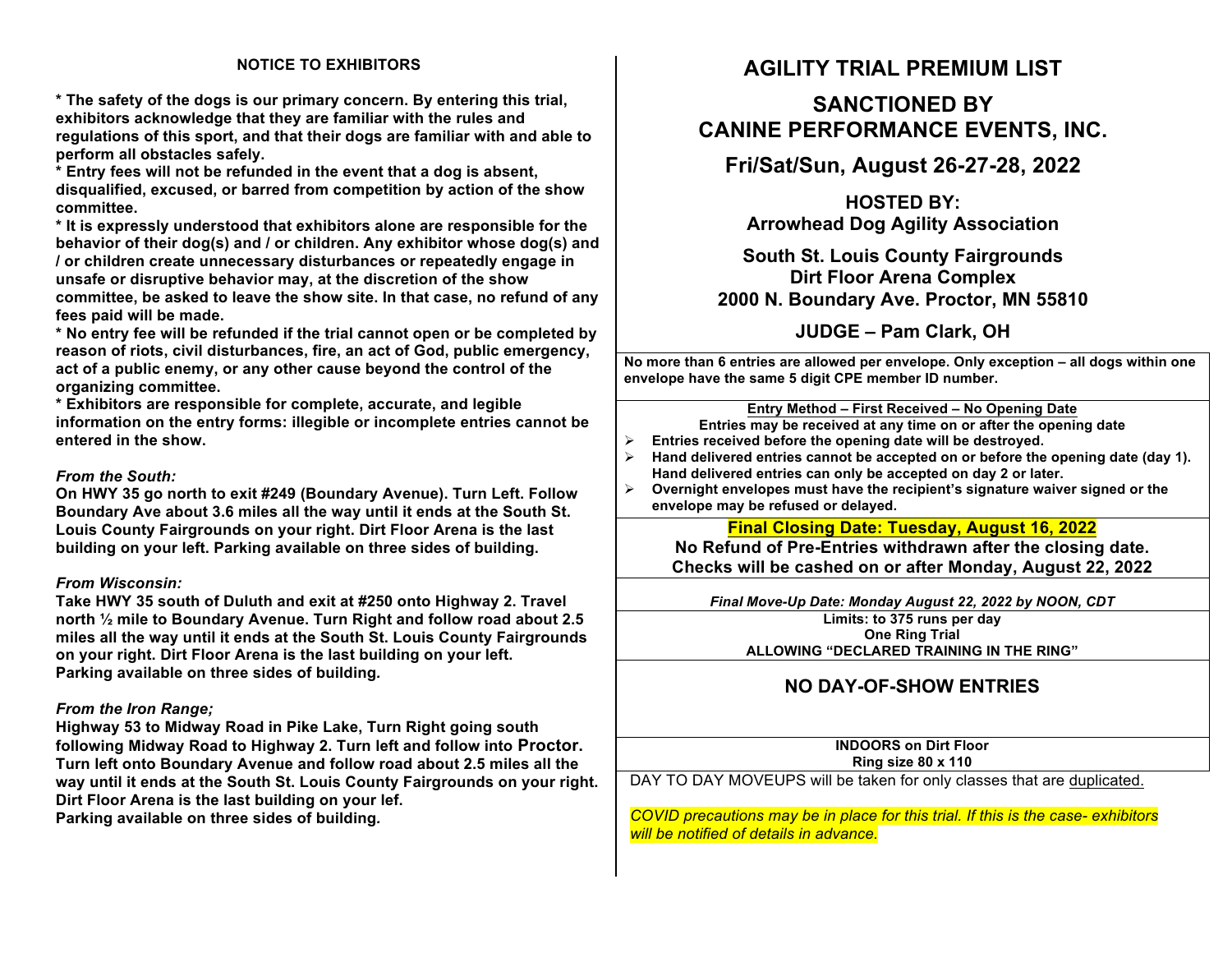### **Trial Chairperson:**

Lori Hutchins: **hutchgolden@q.com** 

**Trial Secretary: Kelly McFaul-Solem 128 W Wabasha St Duluth, MN 55803 ph- 218-393-3098 prefer email - pugahontas@yahoo.com**

**Committee Members: Jeanne Ahlin, Krista Carson, Ann-Marie Vossler, Diane Barlau, Julie Fogarty, Marcia Troy, Julie Johnson**

**The following order is the scheduled order for the trial to be run. If the order needs to be changed for the trial due to extreme pre-trial circumstances, it will be posted in the confirmation letter sent to pre-entered exhibitors at least 7 days before the first trial day. The order will only be changed at the trial in the case of an extreme reason and must be agreed upon by the host club and judge(s).**

| Friday, Aug 26        | Saturday, Aug 27 | Sunday, Aug 28   |  |  |  |
|-----------------------|------------------|------------------|--|--|--|
| Start at 12:00 PM     | Start at 8:30 AM | Start at 8:30 AM |  |  |  |
| <b>Jumpers</b>        | <b>FullHouse</b> | <b>Jackpot</b>   |  |  |  |
| Jackpot               | <b>Standard</b>  | <b>Standard</b>  |  |  |  |
| <b>Standard</b>       | <b>Colors</b>    | Wildcard         |  |  |  |
|                       | <b>Snooker</b>   | <b>Jumpers</b>   |  |  |  |
|                       | <b>Wildcard</b>  |                  |  |  |  |
| (Tall to Small)       | (Small to Tall)  | (Tall to Small)  |  |  |  |
| MEACHDING & CUECK ING |                  |                  |  |  |  |

**MEASURING & CHECK-IN: Friday 11:00 AM; Saturday & Sunday 7:30-8:00 AM See the forms page at www.k9cpe.com for a membership form. See "Registering with CPE" in the online rulebook for registration questions.**

#### *THERE WILL BE NO MEASURING OF DOGS AFTER JUDGE'S BRIEFING BEGINS EACH DAY - ALL DOGS WITHOUT A PERMANENT CARD MUST BE MEASURED BEFORE THE JUDGES BRIEFING TO SHOW THAT DAY-IF NO BRIEFING- THEN MUST BE MEASURED BEFORE FIRST DOG RUNS EACH DAY.*

### **Walk-Through and Starting Times**:

.

Briefing and walk-through time –around 11:30 AM on Friday. Briefing/walk-throughs on Saturday and Sunday will begin at 8:00 AM each day

and the first class will begin at 8:30 AM each day.

**PRIZES & AWARDS**: Placement ribbons will be awarded for 1st through 4th place for Qualifying and non-qualifying scores for all classes. Dogs with an NT (no time) are not eligible for any ribbons. Qualifying ribbons will be awarded to all dogs receiving a qualifying score, and Jr Handlers in Standard.

### **EXERCISE YOUR DOG RESPONSIBLY! PLEASE PICK UP AFTER YOUR DOG AT THE SHOW SITE AND HOTELS! ALL DOGS MUST BE ON LEASH EXCEPT WHEN IN THE RING OR WARM UP AREA. THERE IS A LEASH LAW IN THE TRIAL SITE'S STATE.**

**OBSTACLES**: The following obstacles may be used. Obstacle specifications shall meet the current CPE obstacle requirements:

| Aframe – 9' sides, rubber granules, slats     |              | Dog Walk – 12' planks, rubber granules, slats |                          |
|-----------------------------------------------|--------------|-----------------------------------------------|--------------------------|
| Teeter – 12' plank, rubber granules, slatless |              | Weave poles $-24$ " poles - center to center  |                          |
| Jumps: Bar, Spread, Panel                     | Open Tunnels |                                               | Pause Table – games only |
|                                               |              |                                               |                          |

## **!!VOLUNTEERING INFO!!**

Jeanne Ahlin & Marcia Troy are the Volunteer Coordinators. We will have a sign-up sheet at the trial. We hope you will consider volunteering–many hands make light work! Every job is important and we appreciate your efforts!

VOUCHERS AVAILABLE FOR VOLUNTEERS!

## ------------------------------------------------------------------------------------------------------- **ON-SITE RV CAMPING FORM**

*RV camping* is allowed at the trial site starting on Thursday Evening at 6 PM. There are a limited number of electrical hookups available for exhibitors. The cost for the weekend (Thursday 6PM – Sunday 6PM) is \$60; cost per day is \$20. Sorry, there is a hose, but not a great option for potable water.

There is no charge for RV camping spots without electrical hookups If you plan on camping at the trial site please include the following form with your entry or it may be mailed separately to:

## **PLEASE send a SEPARATE CHECK to ADAA FOR RV RENTAL**:

**ADAA**, Kelly McFaul-Solem, 128 W Wabasha St, Duluth, MN 55803

Space with Electric \_ .<br>Space w/o Electric (no charge)

Friday – Sunday: \$60 \_\_\_\_\_Days @ \$20/day Amount enclosed:

## (*Checks payable to ADAA*):

Printed Name:\_\_\_\_\_\_\_\_\_\_\_\_\_\_\_\_\_\_\_\_\_\_\_\_\_\_\_\_\_\_\_\_\_\_\_\_\_\_\_\_\_\_\_\_\_\_\_

Address:\_\_\_\_\_\_\_\_\_\_\_\_\_\_\_\_\_\_\_\_\_\_\_\_\_\_\_\_\_\_\_\_\_\_\_\_\_\_\_\_\_\_\_\_\_\_\_\_\_\_ City/State/Zip:

Phone# to reach you at the trial:

Vehicle Description:\_\_\_\_\_\_\_\_\_\_\_\_\_\_\_\_\_\_\_\_\_\_\_\_\_\_\_

License: et al. State:

Please Note: Unauthorized use of power points in the South St. Louis County Fairgrounds could result in the vehicle's removal from the show site.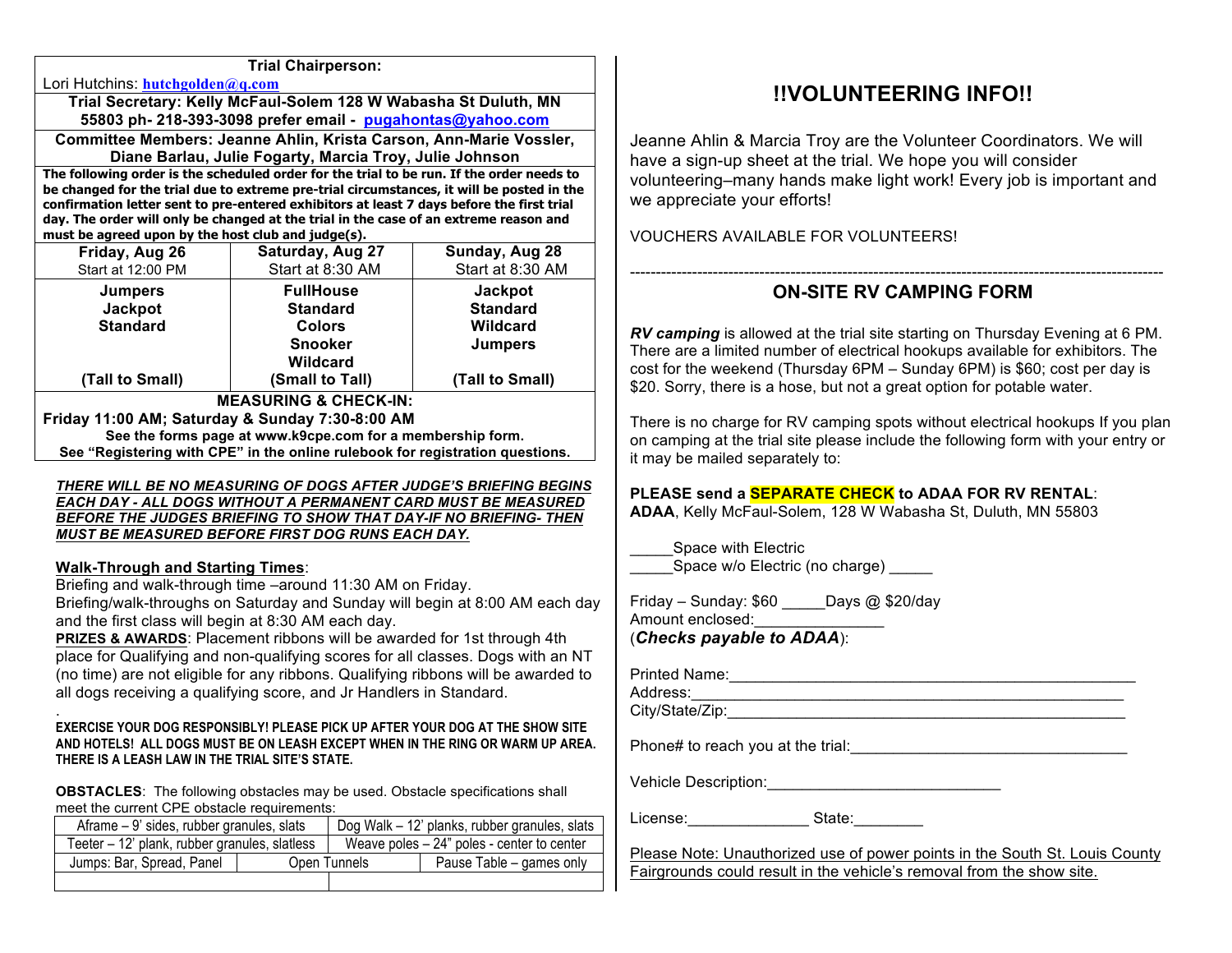**CPE trial rules – shortened version: see the online rulebook at www.k9cpe.com for registration info, "Registering with CPE" and further info on height categories and rules.**

**Jump Heights** – no dog will jump lower than 4"

P-Card = Permanent Card: the lowest allowable Regular height a dog may jump in CPE.

| <b>Measurement</b>    | Regular<br>(P-card or higher) | <b>Veterans</b> | <b>Enthusiast</b> | <b>Specialist</b> |
|-----------------------|-------------------------------|-----------------|-------------------|-------------------|
| 8" or less            | $\mathbf{A}^{11}$             | 4"              | Δ"                | 4"                |
| over 8", 12" or less  | 8"                            | 4"              | 4"                | 4"                |
| over 12", 16" or less | 12"                           | 8"              | 8"                | 4"                |
| over 16", 20" or less | 16"                           | 12"             | 12"               | 8"                |
| over 20", 24" or less | 20"                           | 16"             | 16"               | 12"               |
| over 24"              | 24"                           | 20"             | 20"               | 16"               |

General CPE rules for entries/show site:

- $\triangleright$  Dogs must be at least 15 months or older the first day of the trial
- $\triangleright$  Blind (both eyes), lame, in season or aggressive dogs may not enter the show. The Club may choose to exclude any of the above from the site.
- $\triangleright$  Dogs must be registered with CPE prior to the closing date of the trial, or by the trial date for Day Of Show entries. Registration forms are on the Forms page: www.k9cpe.com. Forms MUST be mailed to CPE and are processed 2-3 times per week. CPE ID numbers are emailed to legible email addresses. Registrations can only be processed from mailed forms.
- $\triangleright$  Dogs must be able to be measured at their first show. If a dog cannot be measured, the dog cannot run and no refund will be issued. Dogs within ½" of a jump height require at least one more measurement. When dogs reach their second birthday, a measurement is required. All dogs must be measured at their first trial regardless of jump height.
- $\triangleright$  Only CPE Judges can measure dogs.
- $\triangleright$  Electronic shock collars are not allowed at ANY CPE trial training or bark.
- Handlers in all classes are permitted to walk the course, without a dog, prior to the start of the class. A warm-up jump shall be provided for all entered dogs. No relieving of dogs in the warm-up area.

### **Dogs in the ring, leashes, exiting the ring**

- $\triangleright$  Dogs shall run without anything attached to its body. This is for the safety of the dog. This includes no: stitches, wraps or any other item. The only exception is a small barrette or rubber band to keep hair out of a dog's eyes.
- $\triangleright$  Leashes may not have anything (other than name/license tags) attached to them when used in the ring.
- $\triangleright$  Dogs may enter the ring on a collar, quick release harness or head halti/leader. If prong collars are allowed per the show site, they may *not* be used to take a dog into the ring.
- $\triangleright$  Handlers may carry their leash with them on the course if done so, the leash must be out of sight or clipped around the waist or shoulders.
- $\triangleright$  Dogs must be under the handler's control when leaving the ring or the judge may enter the run as No Time - NT.

## **Declared Training In the Ring-**

ADAA will offer "Declared training in the ring". The handler has the option if they want to use a toy or training aid at any time during their run, the handler must approach the Judge during Walkthrough or previously in that trial day for the Judge to approve the toy or training aid for use on the course.

 $\triangleright$  Handler must alert the Judge upon entry to the ring that the dog will be TIR. Handler is then allowed to have a reasonably sized silent toy/aid with them for use once their run has started (this toy must be approved by the Judge of record PRIOR to the start of the class to determine its eligibility, absolutely no food/scents/audible devices). The toy is NOT allowed to be used in either gate chute or prior to the previous dog leaving the ring.

See the online rulebook or current member letter for additional rules. The following items *are* considered training in the ring (see Fix and Go):

- $\triangleright$  Violating the 4 paw safety rule (directing the dog back onto the contact)<br>Start line stay leaving the dog and going back again to reposition the
	- Start line stay leaving the dog and going back again to reposition the dog after the handler passes the plane of the first obstacle (before the handler leaves the dog, repositioning or repeated commands can be a delay of start)
- $\triangleright$  Putting the dog back on the table in the point games

### **While running on course-**

- $\triangleright$  The handler will direct the dog through the course without a collar or lead.<br> $\triangleright$  Food, toys, training devices (includes fanny packs and leash attachments)
	- Ø Food, toys, training devices (includes fanny packs and leash attachments) are not allowed within 10' feet of the ring. Clickers, training whistles and squeaky toys are not to be used within distraction distance of the ring.
- $\triangleright$  The handler may not carry anything that could aid the dog in its performance. Exclusion: Handicapped/Differently Abled Handlers using a cane, scooter, wheelchair, etc., to enable their progression around the course.

The handler may use any verbal or visual commands to direct the dog through the course. The Judge may assess a 5 fault penalty to elimination for any command that is not given in a sportsmanlike manner. Faults can be but are not limited to: foul or abusive language, display of anger, extreme frustration or excessive harshness. If the fault is severe enough, the Judge has the right to excuse the exhibitor from the ring and / or the remainder of the trial. If excused from the trial, a report would be filed with CPE. See Faults, Eliminations and Excusals in the rulebook.

**Questions?** See the rules page on the website, www.k9cpe.com. If you have further questions, email CPE – linda@cpe.dog.

# **Run Safe, Have Fun, Run Fast, Run Clean!**